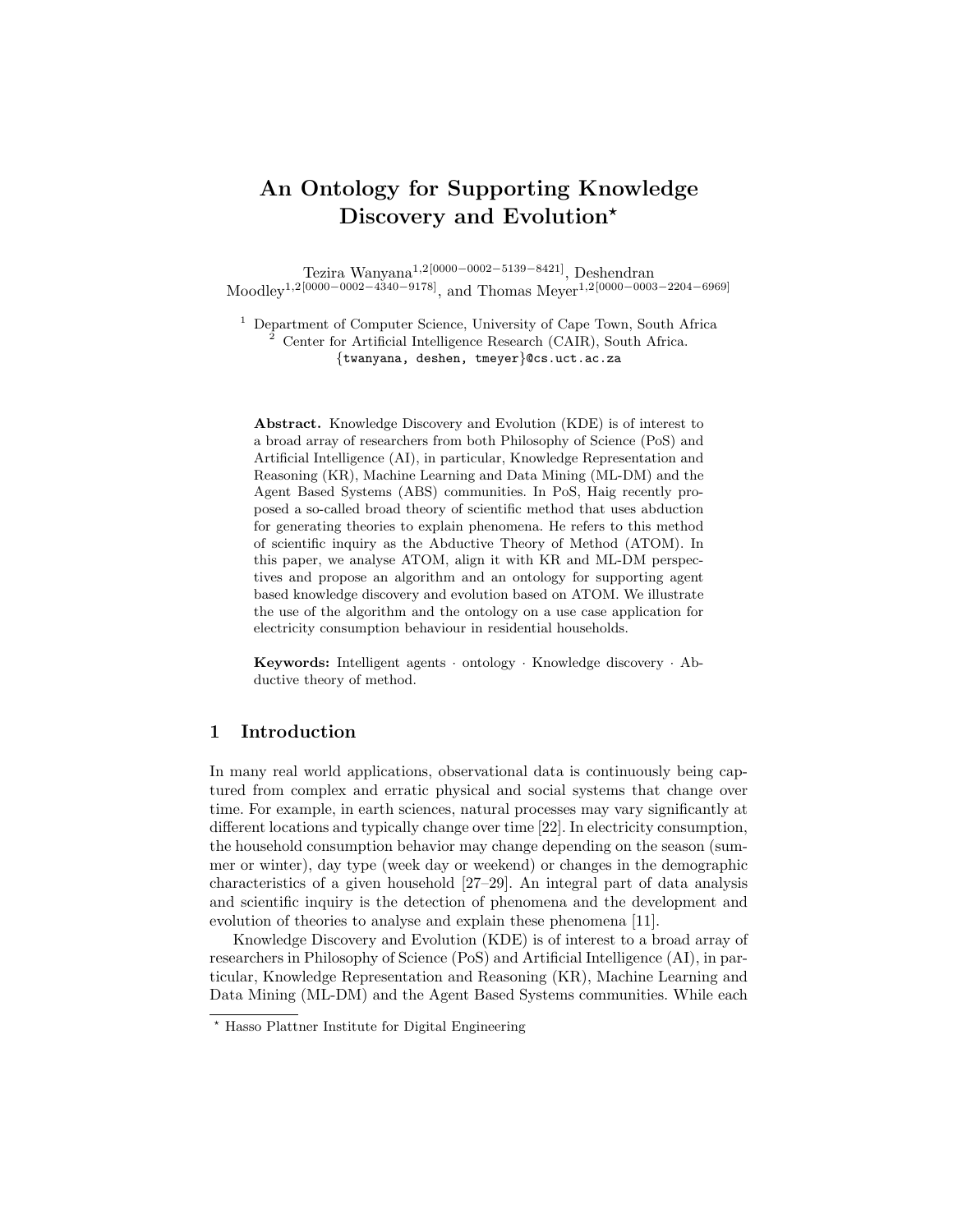of these communities have powerful tools and techniques for different aspects of KDE, they each have different perspectives for acquiring information, representing knowledge, revising and updating knowledge, and synthesizing or combining information. AI techniques can be considered as either top down or bottom up. KR is regarded as a top-down AI approach which uses mathematical modelling tools that adopt logic and probability to acquire, represent, and reason about expert knowledge in some domain. ML-DM are regarded as a bottom-up approach and have well established techniques for analysing vast quantities of data and generating complex classification and prediction models. These communities not only have different research cultures and practices which makes collaboration and interaction difficult but also use terminologies in different ways and to mean different things.

In this paper we explore the use of Haig's recently proposed Abductive Theory of Method (ATOM) [11] as a basis to design a unified conceptual model for KDE. We explore ATOM from both KR and ML-DM perspectives and propose an algorithm and an ontology to drive the cognitive loop of a KDE agent. We demonstrate the application and use of the algorithm and the ontology on a use case application for electricity consumption behaviour in residential households.

The rest of the paper is organised as follows. In Section 2, we describe ATOM and how it aligns with aspects of KR and ML-DM. In this section, we also present an algorithm and a unified conceptual model for KDE. In Section 3, we discuss some related ontologies. Section 4 presents a formalization of knowledge discovery and evolution using an ontology. In Section 5, we demonstrate the application of the proposed ontology to the electricity consumption use case and we discuss, conclude and provide some future directions in Section 6.

# 2 Knowledge Discovery

#### 2.1 Theories of Scientific Method

Scientific inquiry and knowledge discovery are complex processes. Scientists use a plethora of specific research methods and a number of different investigative strategies when studying their domains of interest [11]. Science is a complex human endeavour which articulates aims that it seeks to realize, applies methods in order to facilitate its investigations and produces facts and theories in its quest to obtain an understanding of the world. The scientific method aims to bring some order to these practices.

There are three major types of inference that are applied in scientific inquiry. These are: deduction, induction and abduction. In deduction, the truth of the premises is a guarantee that the conclusion is true. Induction is based on data; for instance the frequency of an occurrence in the given data. It involves generating universal conclusions from specific data or premises. Abduction appeals to explanatory considerations that do not necessarily follow logically from the premises. In an event that there is evidence  $E$  and some candidate explanations  $H_1...H_n$  for E,  $H_i$  is most likely to be true if it explains E better than any of the other explanations [5].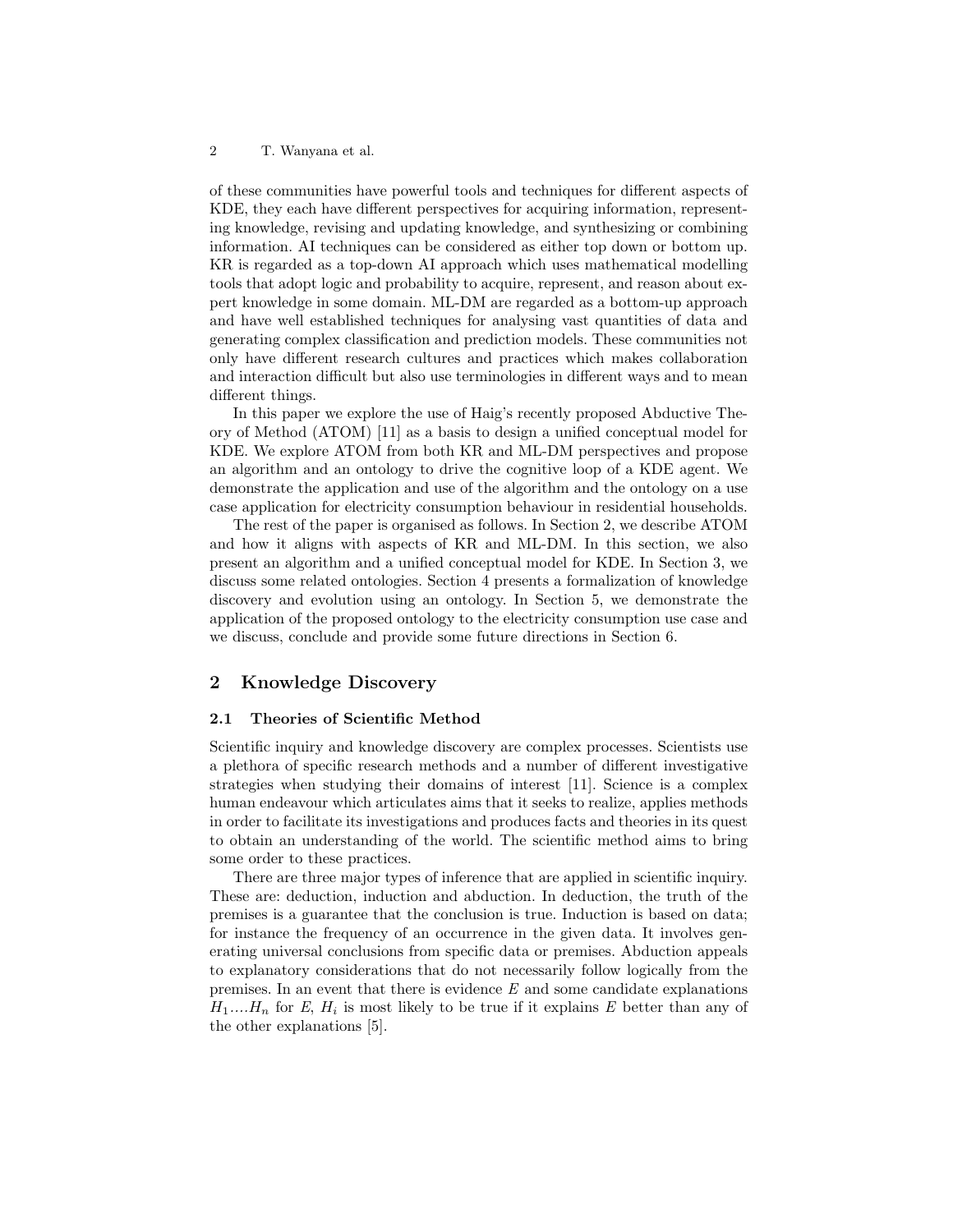The inductive and hypothetico-deductive theories are commonly regarded as the two main theories of scientific method. In the inductive theory of scientific method, empirical generalizations are discovered in order to create and justify theories at the same time without having to carry out any empirical testing. On the other hand, the hypothetico-deductive method focuses on the researcher acquiring a hypothesis and testing it by checking its predictive success [11]. Some philosophers of science for example Williamson [30] and Mcmullin [21] argue that abduction is the form of inference that is central to the scientific method. Haig presents a so-called broad theory that incorporates a variety of specific research methods in which the prominent type of inference is abduction [11, 12].

#### 2.2 The Abductive Theory of Method (ATOM)

Haig's Abductive Theory of Method (ATOM) systematically assembles strategies and methods for the detection of empirical phenomena and subsequent construction of explanatory theories. ATOM consists of two overarching methods, i.e. phenomenon detection and theory construction.

ATOM starts with the identification, analysis and extraction of patterns from the data. This would typically comprise of the following steps using statistical and analytical tools: initial data analysis, exploratory data analysis, close replication and constructive replication. This process yields phenomena. These are unexplained "relatively stable, recurrent, general features that researchers aim to explain in the data" [11, 12].

Theory construction is used to provide explanations for the phenomena extracted from the data. ATOM applies abduction in the generation and justification of explanatory theories. Theory construction consists of three sub-methods, i.e. theory generation, theory development and theory appraisal. Plausible theories are generated through abductive or explanatory reasoning using methods like exploratory factor analysis, grounded theory and heuristics. The plausible theories are developed through analogical modeling and are appraised by making judgments on the quality of competing explanations which take into account aspects such as simplicity and consistency with other established theories. The process of theory appraisal applies methods like inference to the best explanation and the theory of explanatory coherence.

In ATOM, phenomena are detected from data and phenomena in turn are used to construct theories. Algorithm 1 shows our interpretation of the basic ATOM process. Note that the steps in lines 12-15 can be repeated several times since theories may emerge from a combination of steps 12 and 13.

We settled on ATOM because, unlike the hypothetico-deductive method, where there is no specific approach to theory formulation, ATOM provides a concrete approach for formulating and generating theories. It also aligns well with both top down and bottom up AI techniques. While ATOM emanated from the behavioural sciences it is applicable to a broad array of complex social, physical and socio-technical systems, such as social networking and health information systems.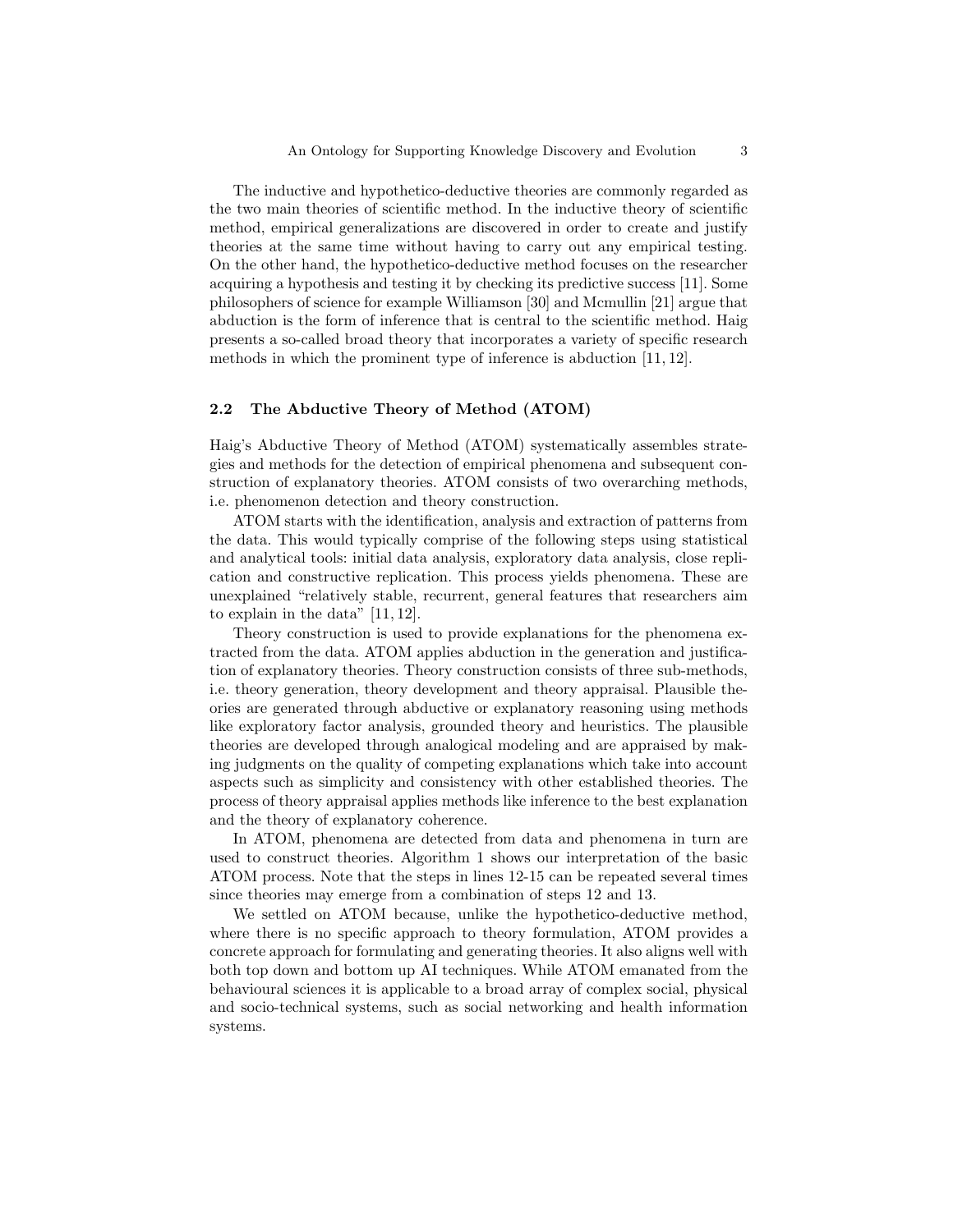```
Algorithm 1: Basic algorithm for the abductive theory of method
(ATOM)
 input: Data D
 output: best explanatory theory t
  1: procedure detectPhenomena(D):
  2: perform initial data analysis on D to assess data
  quality
  3: repeat until phenomena detected
  4: suggest pattern using exploratory data analysis
  5: confirm pattern through close replication e.g.
  cross validation
  6: generalize pattern through constructive
  replication
  7: if stable pattern found
  8: p \leftarrow generalised pattern;
  9: end repeat
  10: return p11: procedure constructTheory(p):
  12: generate plausable theories T13: develop theories using analogical modeling
  14: assess and rank competing theories
  15: t \leftarrow best theory as explanation for p;
  16: return t17 main:
  18: p=detectPhenomena(D)
  19: t=constructTheory(p)
  20: \mathbf{return}\;\textit{t}
```
## 2.3 Machine Learning and Data Mining

Machine learning and data mining are two different areas that have been grouped together in this context. This is because they are both data driven and bottom up and they both offer modern techniques for the detection of phenomena from data which is one of the two main processes in ATOM but note that they are not the same. Knowledge discovery from this perspective involves the discovery of new, previously unknown patterns in the data. Independent examples whose characteristics are different from those defined as normal are first characterised as outliers. Robust techniques have been developed for outlier, anomaly and novelty detection [13, 1, 6], where anomalies are viewed as special kinds of outliers in the data which are of interest to the analyst. Anomaly detection seeks the presence of only one example that cannot be explained by the current model while novelty detection [6] seeks the presence of "cohesive and representative examples" not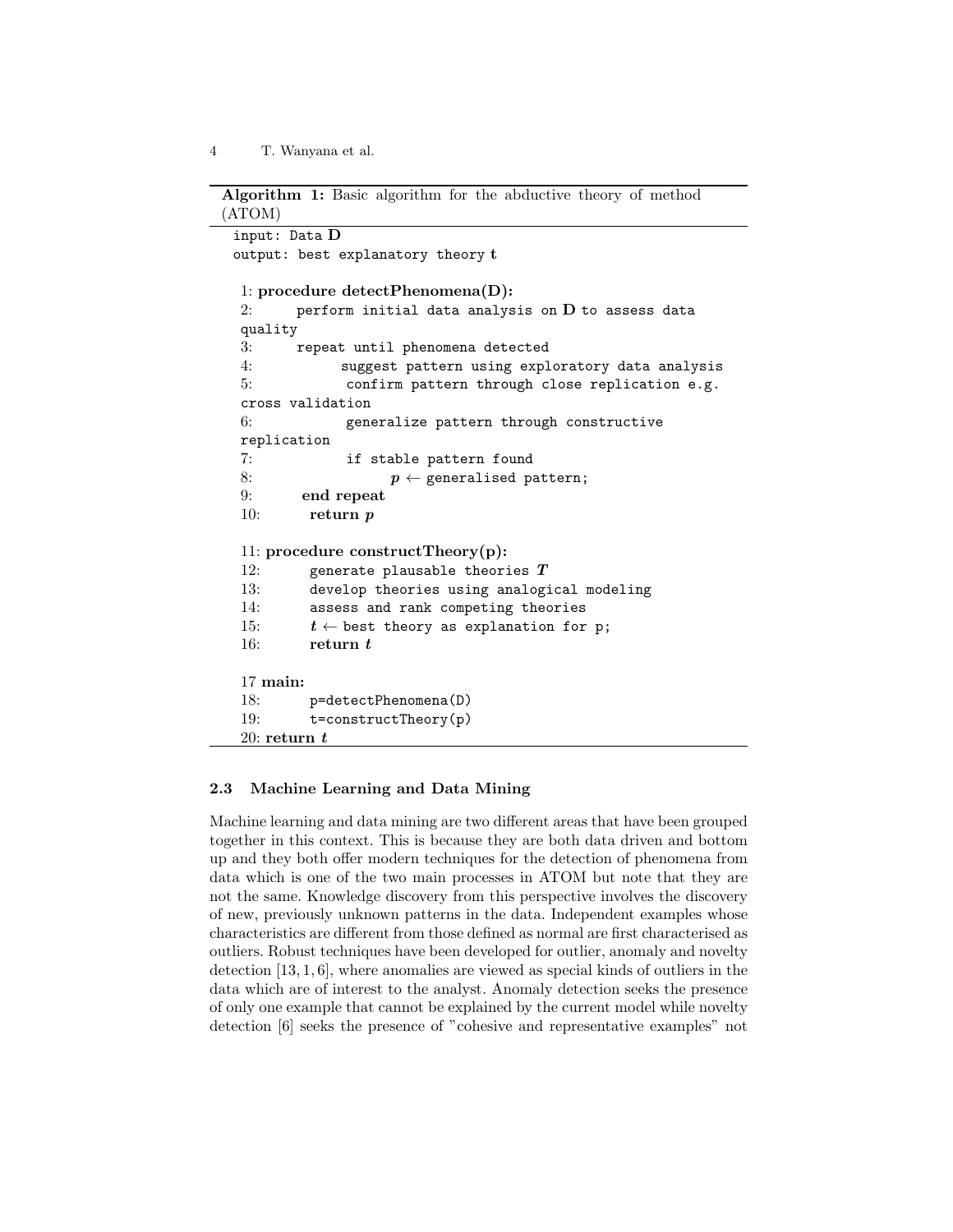explained in the current model. The detected novelty patterns translate to the phenomena for which explanations are sought in ATOM. Where labeled data is not available clustering techniques can be used for detecting and managing patterns.

For applications involving dynamic systems, the machine learning community investigates algorithms to predict the next state of the system. In the simple case of a univariate time series prediction problem, this could involve building a model trained on historical data to predict the next sequence or trend [20] in the data set. Prediction of the next state of the system, sequence or trend in time series or data streams is important for phenomenon detection. It is useful for determining system change or concept drift[7]. For example, when predictions deviate consistently from unexpected observations, then it is possible that the system has changed and that the model needs to be updated.

#### 2.4 Knowledge Representation and Reasoning

One of the benefits of unifying logic and probability which has been a persistent concern in artificial intelligence and philosophy of science is that logic can be used to specify properties that are required to hold in every possible world and probability provides a way to quantify the weight and ratio of the world that is required to satisfy the property in question [3]. KR as a top down approach in this context refers to the tools and techniques that are applicable in the process of theory construction in order to explain the detected phenomena. These are captured formally during the KDE process by the ontology we propose in this paper. Providing explanatory theories, which is one of the overarching steps of ATOM, requires robust techniques for acquisition, maintenance, revision, update of and reasoning about domain knowledge. KR has the ability to provide support for this using tools that apply techniques such as logic and probability. These are applicable in the generation, development and appraisal of theories in order to select the best explanatory theory.

#### 2.5 A Unified Conceptual Model for KDE

An intelligent agent view brings into perspective the aspect of automatic knowledge discovery and evolution. The agent takes in observations in the form of stimuli from its environment. Its role is to deliberate on the observations it has acquired in order to supply appropriate responses based on its beliefs. It also needs a mechanism to represent and communicate the discovered knowledge in a way that is understandable by other software and human agents. This is required in order to attain reproducibility and unambiguous representation of provenance information. Therefore, there is need to settle on a formal ontology that would be required for representing, communicating and reasoning about aspects of observation induced knowledge discovery.

ATOM aligns with the agent's cognitive loop i.e, stimuli/observations, deliberation and response. Kuhn argues that anomalies are a resource that triggers the knowledge discovery process [18]. ATOM can cater for this since it starts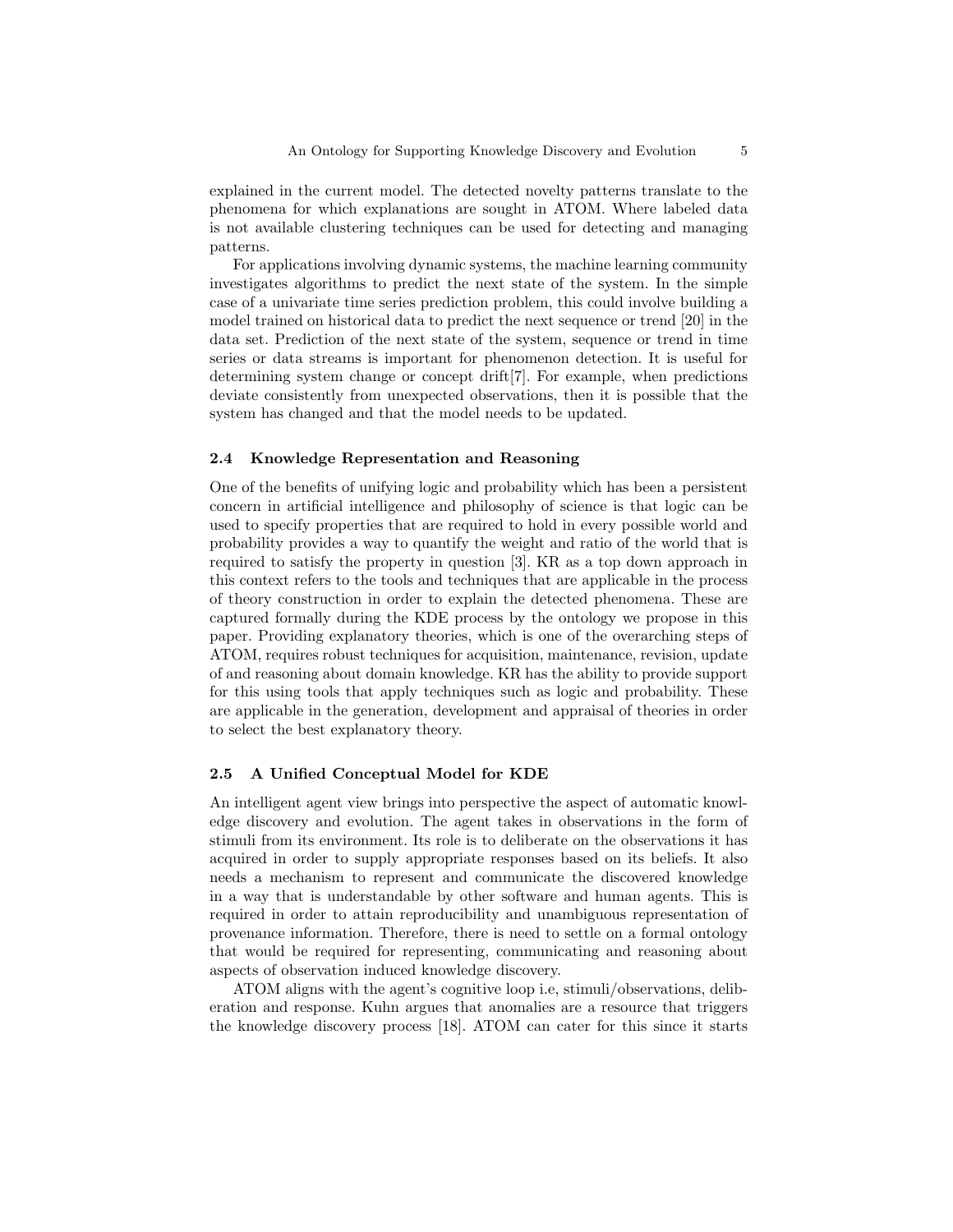with acquiring empirical phenomena from data objects [11]. When the agent acquires observations from its environment, anomalies are detected and temporarily stored. This is done in order to acquire more anomalous observations since a single anomalous example may not be enough to act as evidence for a phenomenon [6]. This is followed by the process of detecting phenomena from the anomalous observations and theory construction to explain the detected phenomena.

In order to perform KDE activities presented in ATOM, an agent based system (ABS) would have to implement tools and techniques from ML-DM and KR to carry out phenomenon detection and theory construction as illustrated in Fig. 1. Unifying the bottom up and top down perspectives of knowledge discovery into an intelligent agent perspective speaks to our desire for interfacing reactive processing with deliberative processing; one of the things we seek to achieve in our unified perspective. Experiential and reactive processing are assumed to be achieved by data driven probabilistic learning methodologies and deliberative processing is assumed to be handled using reasoning methodologies [3].



Fig. 1. Knowledge discovery and evolution perspectives

As shown in Fig. 1, ATOM is a unified KDE approach that consists of aspects from both the ML-DM and the KR perspectives. The bottom up (ML-DM) techniques are instrumental in detecting phenomena or novel concepts from the agent's observations and the KR techniques form the foundation of the process of theory construction to explain the detected phenomena in order to fit them into the the body of knowledge that the agent has about the world it inhabits. ATOM forms our stance in this paper in terms of most of the terminology used, evaluation of different ontologies and it also forms the basis of the proposed ontology.

# 3 Related Ontologies for KDE

In this section, we discuss and evaluate some ontologies for knowledge discovery in terms of the support they offer for observation induced KDE. The evaluation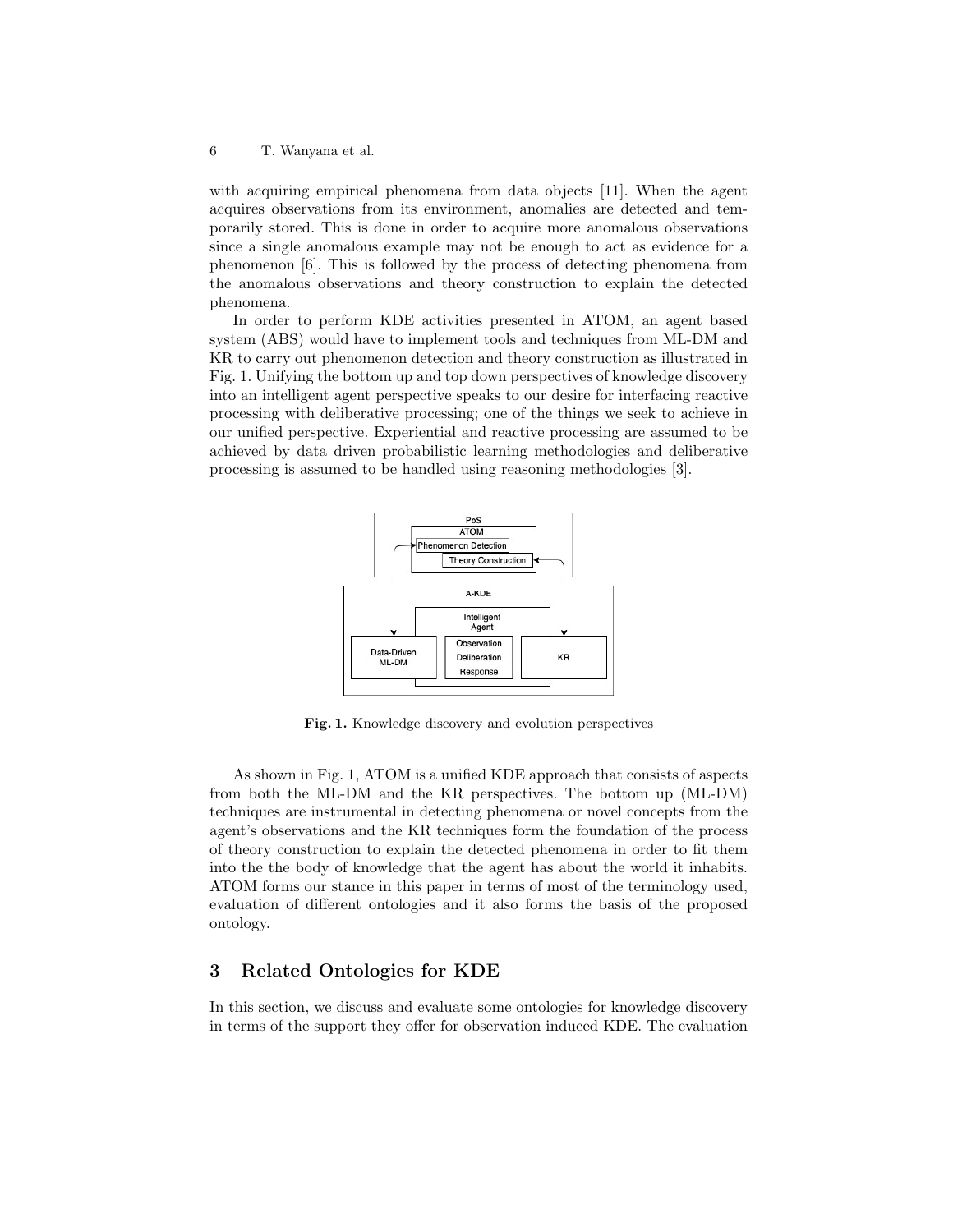done is in respect to support for capturing aspects of phenomenon detection from data and theory construction to explain the detected phenomena.

| Ontology has sup-LABORS  |                               | <b>DISK</b>            | <b>HELO</b>               |
|--------------------------|-------------------------------|------------------------|---------------------------|
| port for:                |                               |                        |                           |
| Scientific method        | Hypothetico - de-Hypothetico- |                        | Not explicit              |
|                          | ductive                       | deductive              |                           |
| Data.                    | $\overline{\text{No}}$        | Yes, the results Yes   |                           |
|                          |                               | produced as a re-      |                           |
|                          |                               | sult of executing      |                           |
|                          |                               | a workflow from a      |                           |
|                          |                               | given line of in-      |                           |
|                          |                               | quiry                  |                           |
| Phenomena detected No    |                               | No                     | explicitly stated<br>Not  |
| from data and phe-       |                               |                        | but records only "Scien-  |
| detection<br>nomenon     |                               |                        | tific_law" as a statement |
| procedure                |                               |                        | about<br>phenomena        |
|                          |                               |                        | scientific<br>proved by   |
|                          |                               |                        | method                    |
| Theories that explain No |                               | No                     | Not explicit but records  |
| phenomena and how        |                               |                        | hypothesis and hypothe-   |
| they are generated       |                               |                        | ses set as an explanation |
|                          |                               |                        | and a set of explanations |
|                          |                               |                        | respectively              |
| Models used to elab-No   |                               | $\overline{\text{No}}$ | No                        |
| orate theories           |                               |                        |                           |
| Procedure of theory No   |                               | N <sub>o</sub>         | N <sub>o</sub>            |
| appraisal                |                               |                        |                           |
| Competing theories       | Records research No           |                        | Categorises hypotheses    |
|                          | and<br>alternative            |                        | into research, alterna-   |
|                          | hypotheses                    |                        | tives and negative hy-    |
|                          |                               |                        | potheses                  |

Table 1. Comparison of selected ontologies.

## 3.1 LABORS

LABORS (the LABoratory Ontology for Robot Scientists) was designed for representing aspects of scientific experiments for example hypotheses, experimental goals, results, etc. in systems biology and functional genomics. It uses EXPO<sup>3</sup> as an upper level ontology and is used by the robot Scientist [14–17]. The method of discovery that forms the basis of the ontology is hypothetico deductive. The ontology does not include aspects peculiar to knowledge discovery from data or observations and the ontology is very domain specific.

<sup>3</sup> http://expo.sourceforge.net/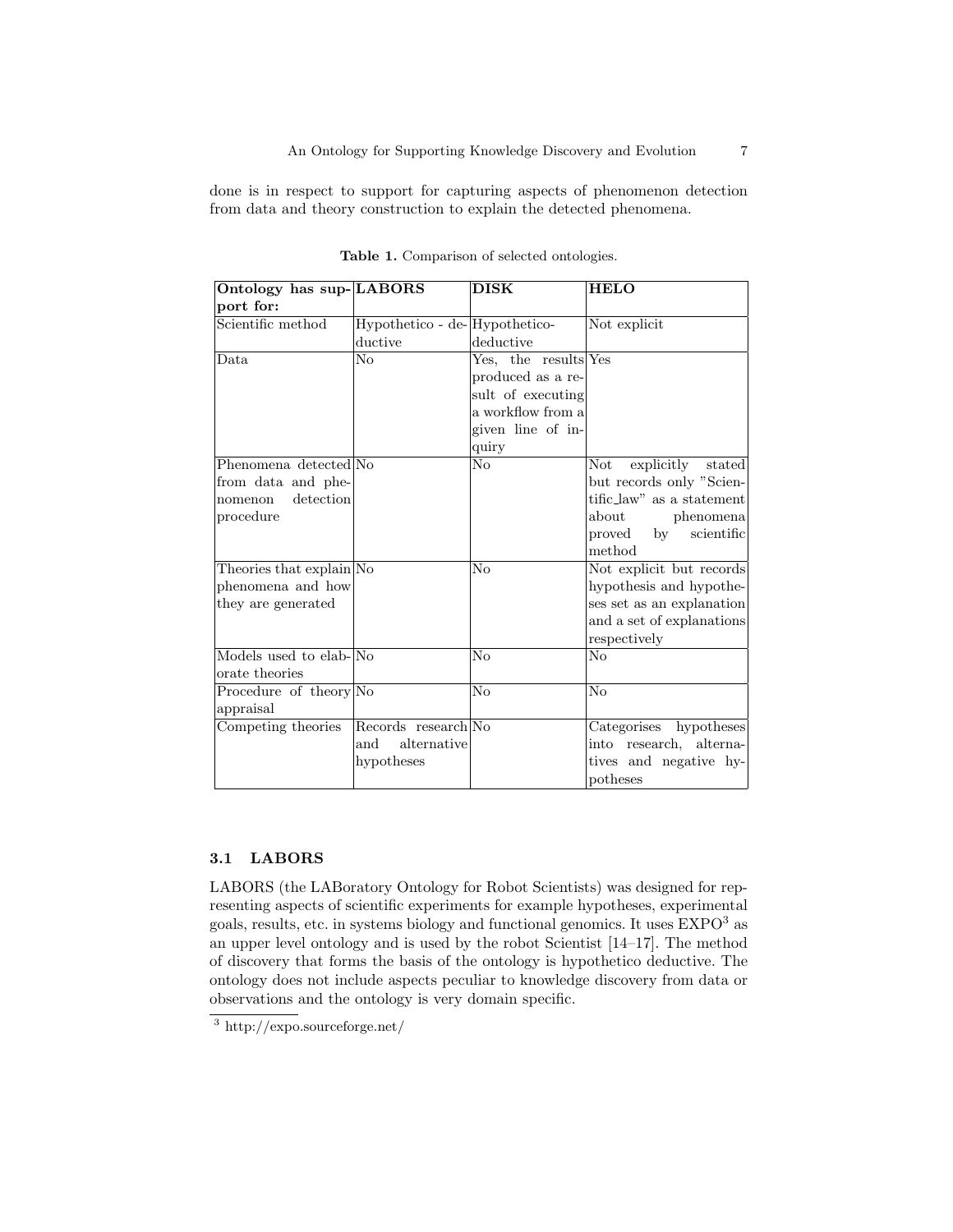#### 3.2 DISK

The DISK (DIscovery of Scientific Knowledge) Ontology [8] for which the requirements are based on the DISK discovery system [9, 10] focuses on representing hypotheses to capture their evolution in automated discovery systems. The hypotheses are supplied by a user or scientist and so there is very little emphasis on the generation of hypotheses or theories. The DISK ontology is constrained to capturing aspects of evolution of user-provided hypotheses.

#### 3.3 HELO

The HELO (HypothEsis and Law Ontology) [26] represents different kinds of scientific statements and links them to their associated probability of being true. It also captures the procedure for obtaining data, research statements and probability statements. The HELO ontology was built from LABORS for the Biomedical domain but it can be used in other domain. Although not explicitly, the HELO ontology provides some support for the KDE ontology requirements as presented in ATOM mainly in the phenomenon detection phase as shown in Table 1. For example, the HELO ontology provides support for *Data*. A concept *scientific*-laws is also used that captures and presents some similarity to Phenomenon. The HELO ontology also has a concept similar to theory represented as hypotheses which captures explanations. However, the nomenclature, taxonomy, interaction and usability of the concepts: data, phenomenon and theory as represented in the HELO ontology do not capture the aspects and processes in the method that we aim to formalise.

There are other domain specific ontologies designed to support interoperability and reproducibility of scientific investigations and experiments like [24], REPRODUCE-ME [25] for microscopy experiments and OBI (ontology for Biomedical investigations) [2] for biological and medical investigations. Some tools that use ontologies to represent domain knowledge in order to construct theories have also been developed. An example is EIRA (Explaining, Inferring and Reasoning about Anomalies) [23] that was developed for the clinical domain. EIRA [23] does not cater for the representation of hypotheses and their provenance information.

In summary, Table 1 shows a comparison of selected ontologies and the extent to which they offer support for properties of phenomena induced knowledge discovery. The criteria used to evaluate the selected ontologies is extracted from ATOM. The LABORS ontology does not support the criteria used for evaluation in Table 1 because it follows the hypothetico-deductive method specifically in the systems biology and functional genomics domain and focus is on representing aspects of scientific experiments. The same reason applies to the DISK ontology which represents an approach that automates the hypothesise-test-evaluate process that also has characteristics of the hypothetico-deductive method. The HELO ontology, although not explicitly, attempts to capture aspects of the first part of ATOM. However, it does not fully capture the details of the second part. We propose an ontology that caters for the aspects used in Table 1.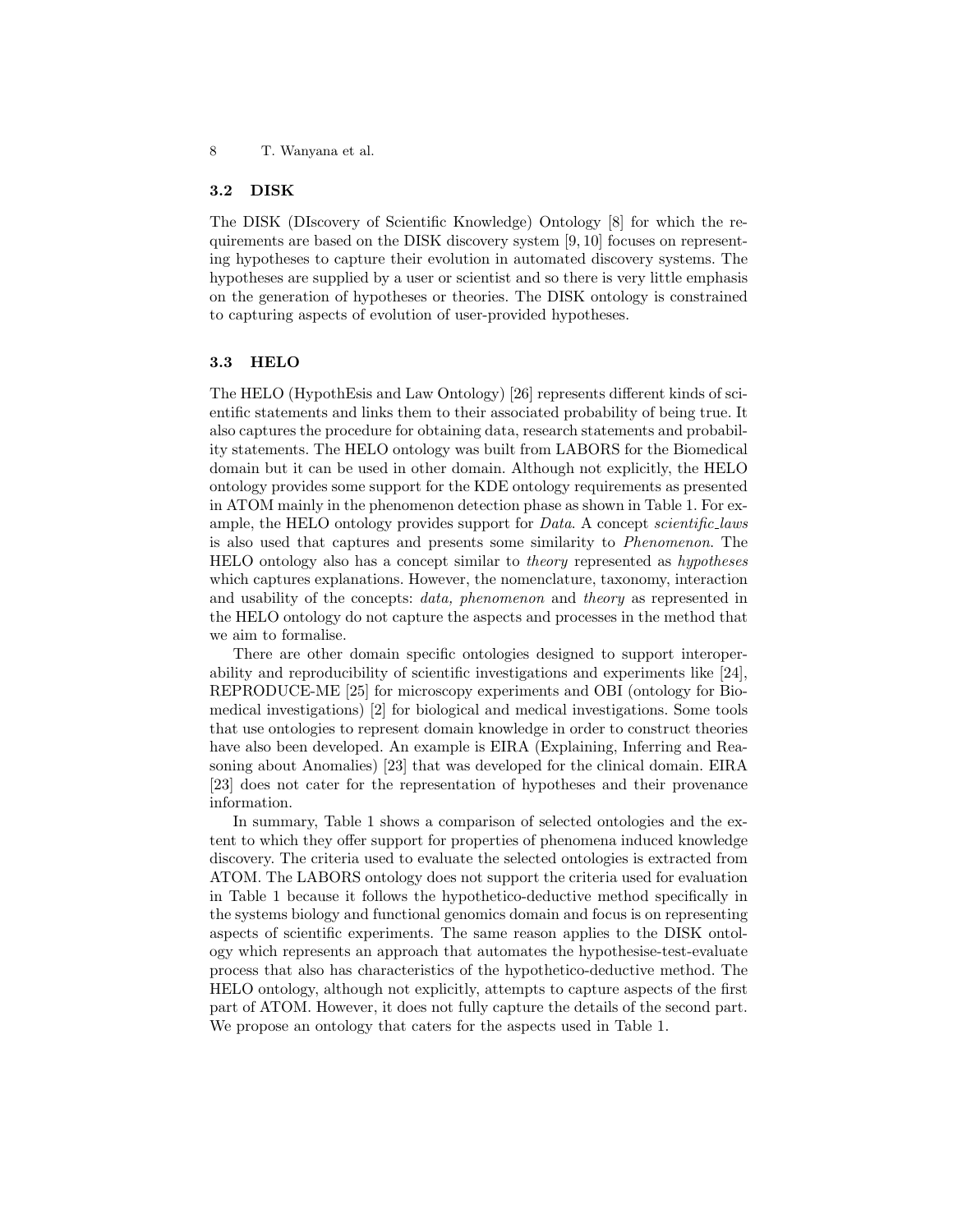## 4 The KDE Ontology

#### 4.1 Design of the KDE Ontology

The ontology design methodology used was a slight variation of the UPON methodology [4]. UPON is an iterative as well as incremental methodology that is derived from the unified software development process. UPON is use case driven focusing on the development of an ontology that aims to serve either humans or automated systems [4]. The methodology consists of four phases: inception, elaboration, construction and transition phases.

In the *inception phase*, we captured the requirements of the proposed ontology and analysed existing ontologies. The KDE ontology requirements are mainly based on ATOM [11], a theory of scientific discovery that regards phenomena detected from data as a resource that feeds the knowledge discovery process. The purpose of the ontology is to support an agent based system for knowledge discovery and evolution. The competency questions that the ontology should be able to answer and the household electricity consumption use case were also identified.

A more elaborate analysis was performed in the elaboration phase in order to obtain some initial structuring of the main concepts and also to establish the standards to use. We analysed other related ontologies for any reusable concepts and determined how to align the proposed ontology with  $PROV-O<sup>4</sup>$ , an OWL ontology by W3C provenance working group which provides standards for provenance information.

Design and implementation were the main iterations done in the construction phase. Concepts were categorised and the relationships between them established. The ontology was then formalised using OWL (Web ontology language). It incorporates standards provided by PROV [19]. We used Protégé<sup>5</sup>, a widely used ontology editing environment to design and implement the ontology.

In the transition phase, the main activities were around testing the ontology to see if it captures aspects of KDE as presented in ATOM. This involved evaluating the ontology for its support for selected aspects of KDE and checking the ability of the ontology to answer the suggested competency questions.

#### 4.2 The Main KDE Ontology Concepts

In this section , we discuss the main classes represented in the KDE ontology. The ontology is aligned to the W3C PROV standard. The classes, Entity, Activity and Agent as well as some object properties are drawn from PROV-O. Fig. 2 shows the main classes of the proposed ontology in Protégé. The ontology consists of three main entities and two major activities. The main entities include: data, pattern and theory. The major activities include: phenomenon detection and theory construction. An overview of the main KDE ontology classes and selected object properties is shown in Fig. 3.

 $^4$  https://www.w3.org/TR/prov-o/

<sup>5</sup> https://protege.stanford.edu/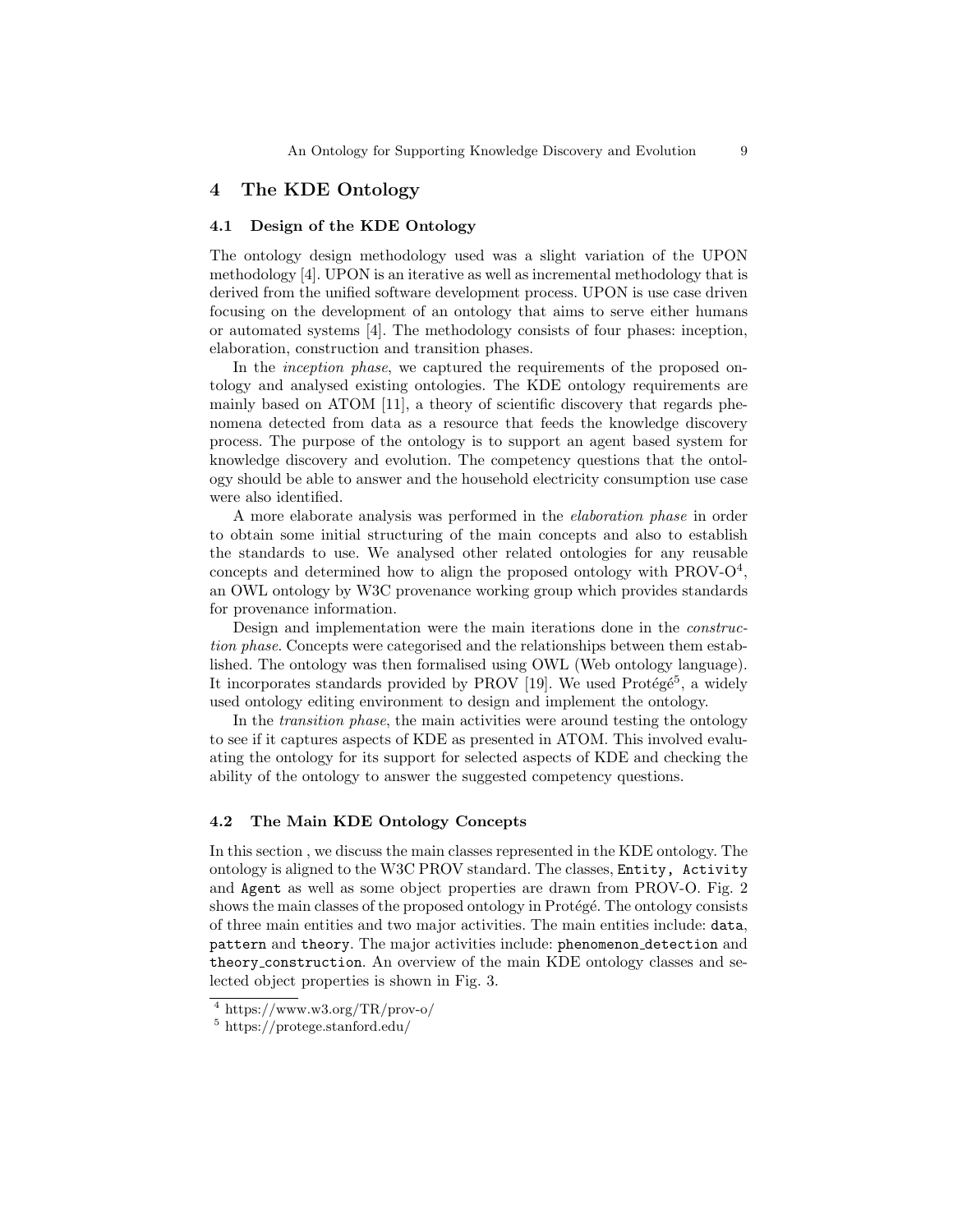

Fig. 2. The proposed KDE ontology class hierarchy

Data. Data refers to the instances or information collected for a given purpose. The data class captures the required details of the data from which the *pattern* or phenomenon is detected. The first activity is to assess the quality of the data using preprocessing (initial data analysis). The activities carried out as part of the preprocessing activity are captured as the class preprocessing. The relationship between preprocessing and data in the ontology is captured using the object property assesses\_quality\_of.

Pattern. The observational evidence required to detect a pattern is provided by data. A pattern is detected from data and this is represented by the object property was detected from in the KDE ontology. A pattern is an assertion of a recurrent, general feature detected in the data. A phenomenon is a relatively stable pattern, for which an explanation is sought. The phenomenon detection activity captured as phenomenon detection consists of all the tasks undertaken to detect a stable pattern from data. A pattern can be a candidate pattern, a confirmed pattern or a phenomenon captured in the KDE ontology as candidate pattern, confirmed pattern and phenomenon respectively. These three types of patterns exhibit a transitive relationship in which a candidate pattern influences a confirmed pattern and in turn, a confirmed pattern influences a stable pattern - the phenomenon. This is captured in our ontology using the PROV:was revision of object property. A candidate pattern is detected through exploratory data analysis. This is captured using the object property was detected by. The candidate pattern is then confirmed through close replication. The object property that captures this relationship is was confirmed by. The stability of the confirmed pattern is validated using constructive\_replication. This is represented using the was\_validated\_by.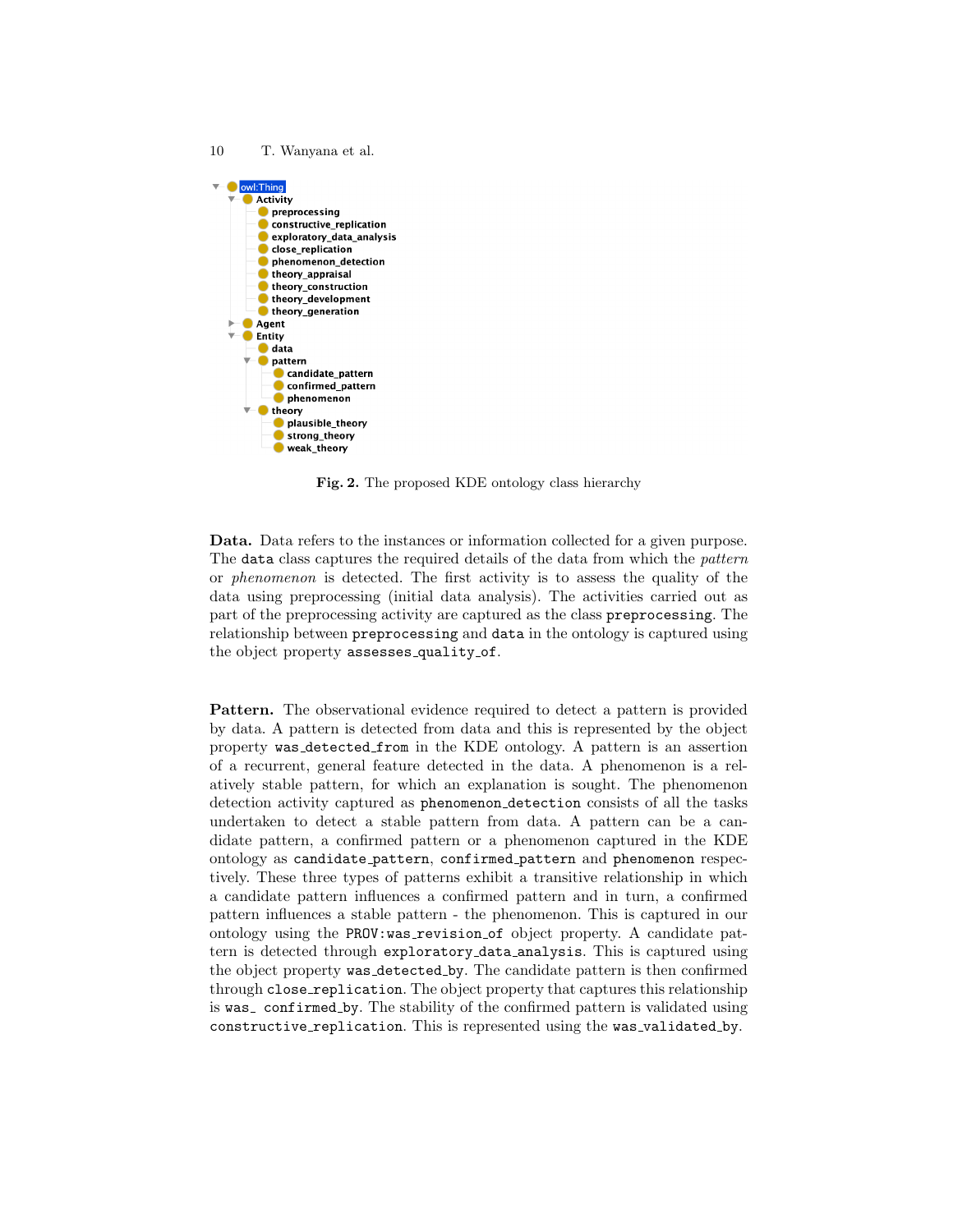

Fig. 3. Overview of the KDE ontology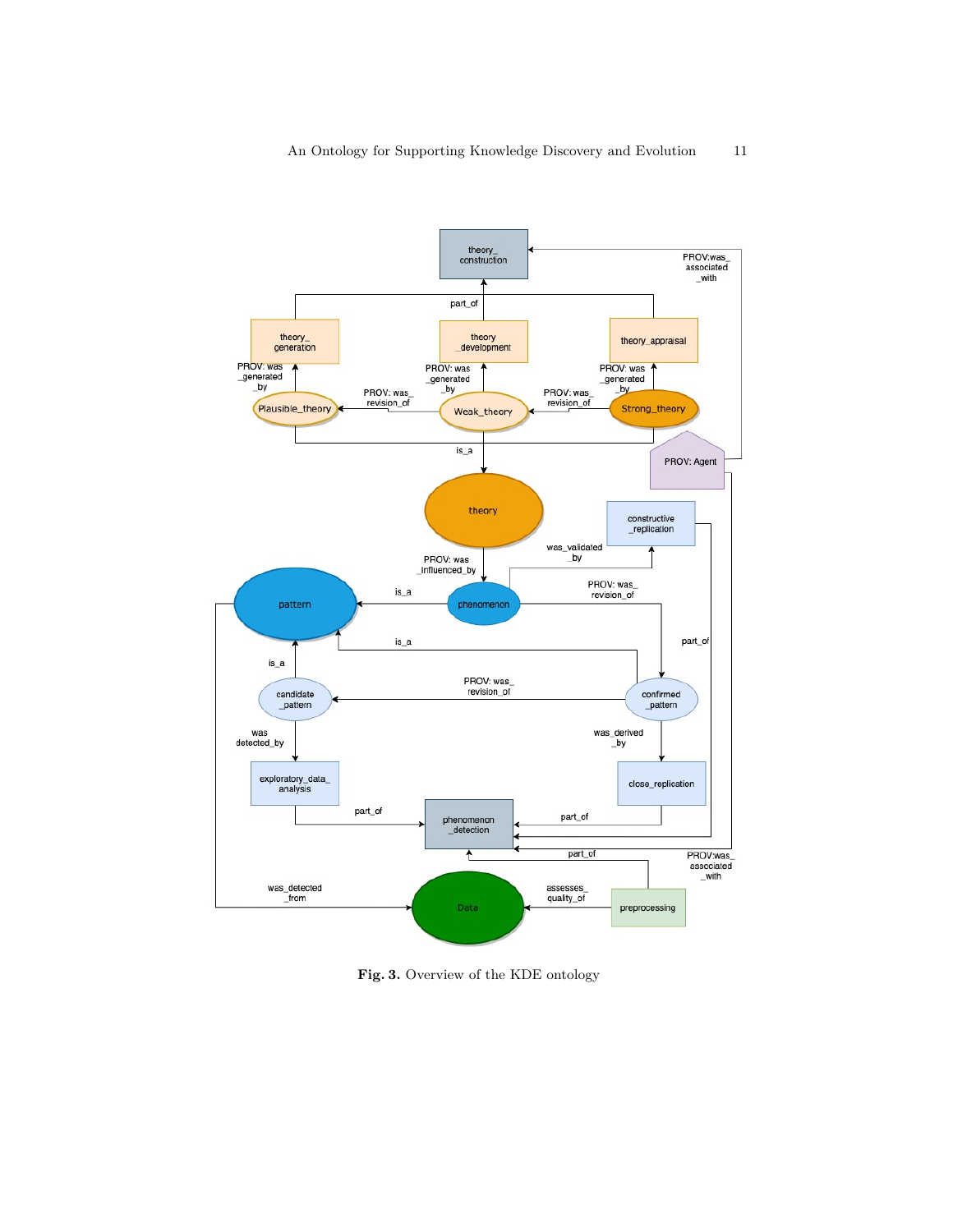Theory. This class represents the constructed theories that attempt to explain a given phenomenon. The relationship between theory and phenomenon is represented by the PROV:was influenced by object property. Theories are only constructed for stable patterns called phenomena. Theories are mainly of three forms; plausible theories, weak theories and strong theories captured as theory subclasses: plausible\_theory, weak\_theory and strong\_theory. A weak theory is a revision of a plausible theory and a strong theory is a revision of a weak theory. This relationship is captured in the proposed KDE ontology as PROV:was revision of. The activity of constructing theories to explain phenomena, captured as theory construction consists of three main subtasks. These include theory generation, theory development and theory appraisal represented as the classes theory generation, theory development and theory appraisal. Theory generation is the process that is used to generate plausible theories. Theory development is used to develop generated theories into weak theories. Theory appraisal represents tasks used to select between competing theories. These aspects as captured using the was the PROV: was\_generated\_by.

#### 4.3 Analysis and Evaluation of the Proposed KDE Ontology

We have presented an ontology that is inspired by the conceptual model for KDE which is based on ATOM. The proposed ontology and the ones briefly discussed in Section 3 formalise the knowledge discovery and evolution process at a metalevel to guide the process of knowledge discovery and evolution. The ontology provides support for the features required for phenomenon detection and theory construction. It also answers the competency questions as required.

The ontology captures features of the data that was used to generate phenomena and the preprocessing that the data was subjected to. Patterns/phenomena detected, at the different stages of stability are recorded along with the techniques used to detect them.

The explanatory theories at each of the levels of theory construction i.e plausible theories, weak theories and strong theories are captured along with the techniques applied during the processes of theory generation, development and appraisal which are all necessary for theory construction.

In conclusion, the proposed KDE ontology captures features, provides support for and distinguishes between data, phenomenon and theory which makes the ontology applicable for agent based KDE from a KR and/ML-DM perspective to record and communicate KDE information. The ontology provides a shared vocabulary and captures the information in a systematic way which aligns with the knowledge discovery process that starts with data or observations, allows for deliberation (phenomenon detection and construction of theories) and return of a response (communicating KDE information). The ontology is accessible online<sup>6</sup>.

<sup>6</sup> https://sourceforge.net/projects/akde/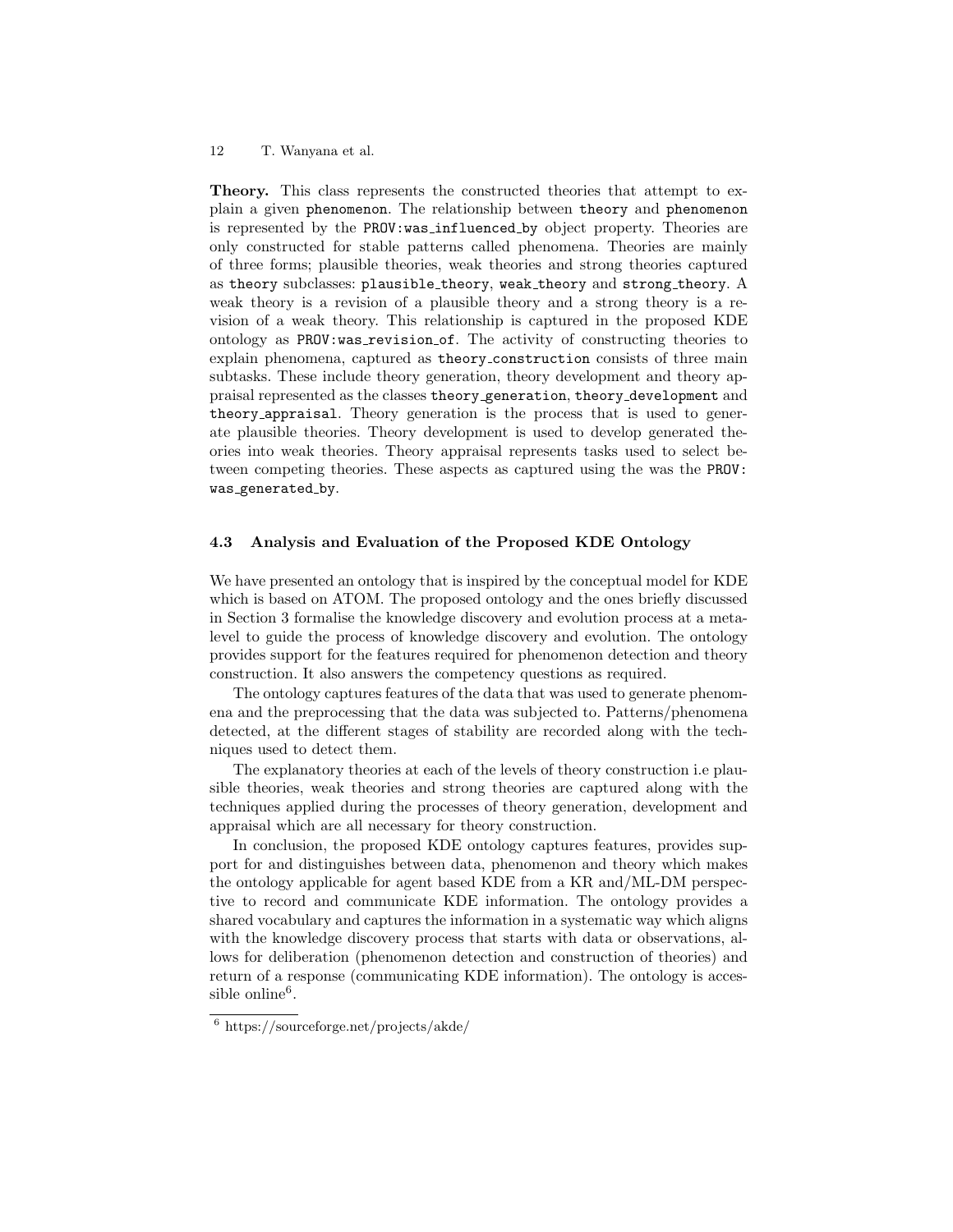### 5 Use Case - Household Electricity Consumption

We describe a use case on electricity consumption behaviour of domestic households and use it to illustrate the use of the KDE ontology with two example competency questions answered with SPARQL queries. The use case application is a simplified version of an actual detailed study that used cluster analysis to understand household consumption behaviour in South Africa [27, 28].

Let us assume that the daily electricity consumption of a household  $h$  is monitored by collecting hourly data about electricity usage for each day. A 24 element vector is used to represent the consumption daily load profile of the household. Cluster analysis is used to group households with similar daily load profiles for different types of days in the year, depending the season, or whether it is a weekend or weekday. For example there may be different usage on a weekday in summer compared to a week day in winter. The clustering is used to determine the expected consumption behavior of a given household. Each cluster is characterised by the general demographics of the households in it [28, 29]. Demographic data that characterises a cluster could be whether majority of households in the cluster own particular electrical appliances.

Consider two clusters,  $C_1$  and  $C_2$ . Let us assume that an agent continuously observes the consumption of household  $h$  which it knows to belong to cluster  $C_1$ . After some months, through further cluster analysis the agent observes that the daily consumption of household  $h$  on summer weekdays increases substantially and now aligns more closely with cluster  $C_2$ . This change is identified and captured as a candidate pattern. The exploratory method used to generate this pattern and the preprocessing techniques used e.g K-means with unit norm are captured. The agent observes after some time that the increase in consumption for household h persists and it becomes clear that the consumption behaviour now fully aligns with  $C_2$ . The *candidate pattern* now becomes and is captured as a confirmed pattern. Let us assume that the confirmed pattern is then checked for stability by analysing the load consumption of household  $h$  again on weekdays during the following year. This *constructive replication* renders the pattern a phenomenon. At this point the phenomenon  $E$  that the agent seeks to explain is: "h's consumption aligns more closely with cluster  $C_2$  than  $CI$ "

To provide the best explanatory theory for  $E$ , multiple plausible theories  $H_1...H_n$  may be generated and developed depending on the agent's beliefs. One of the generated explanations  $H_i$  could be: "new appliance ownership". In order to develop  $H_i$  further, a comparison is made between the demographic characteristics of  $C_1$  and  $C_2$ . One of the differences between  $C_1$  and  $C_2$  is that the majority of households in  $C_2$  own appliances, i.e at least a stove, while the households in C1 do not. The agent may find that with the current information, the most probable explanation is new appliance ownership at household  $h$  and the appliance is most probably a stove. Given that this is best explanation from all available explanations, this assertion is added to the knowledge base and mark it as a weak theory.

Following the electricity consumption behavior use case, two of the answered competency questions are given below.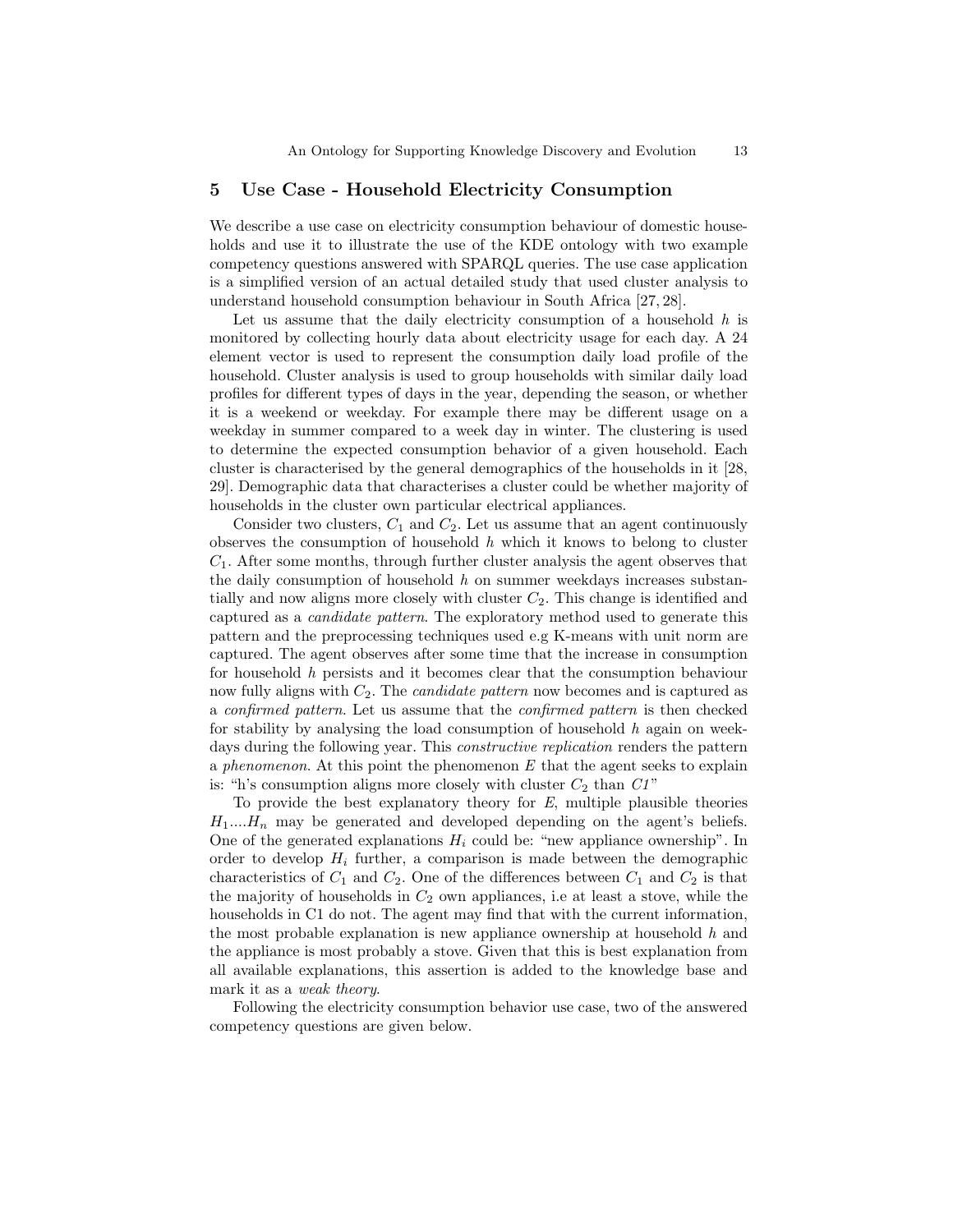CQ1(What theories exists for [phenomenon]?) Assuming the phenomenon in question is 'h's consumption behaviour aligns more closely with  $C2$  than  $C1$ ' the following SPARQL query in our ontology returns all the theories that explain the phenomenon.

SELECT DISTINCT ?theory

```
WHERE { ?theory kdeontology:was_Influenced_By
```
kdeontology:h's consumption aligns more closely with C2 than  $C1$ }

CQ2 (From what Data was a given pattern detected?)

This competency question would be answered by the following query : SELECT DISTINCT ?Data WHERE { kdeontology:h's consumption aligns more closely with C2 than C1 kdeontology: was\_detected\_from ?Data }

# 6 Discussion and Conclusion

In this paper, we have proposed an ontology that focuses on modelling features of KDE based on an algorithm designed from ATOM. The ontology harmonises vocabulary that would be used by an agent based system that applies ML-DM and KR tools and techniques in tandem to a given use case in order to detect phenomena and construct explanatory theories for the phenomena. This would enable the representation and communication of generated knowledge.

Knowledge discovery processes that involve both phenomena detection and theory construction benefit from the full breadth of the ontology. However, in some cases, a few concepts of the ontology may be used. An example is in data streams where the goal is to obtain generalizations from anomalies obtained from continuously acquired data. In such a case a novel pattern is detected as a result of multiple occurrence of unexpected instances. The resulting pattern is a confirmed pattern which may be checked for stability by observing it again in a different setting in order to consider it a phenomenon. In this case the aim is to merely look for stable phenomena and not to explain them.

We demonstrated the application of the algorithms and the KDE ontology on an electricity load consumption use case. We showed how the proposed ontology for KDE represents and captures specific features of theory construction for a phenomenon detected in the consumption behaviour of a given household.

For future work, we intend to extend the proposed ontology to include more features peculiar to automatic KDE and to evaluate the ontology's usability and applicability by a KDE agent.

# 7 Acknowledgements

This work was financially supported by the Hasso Plattner Institute for digital engineering through the HPI Research school at UCT.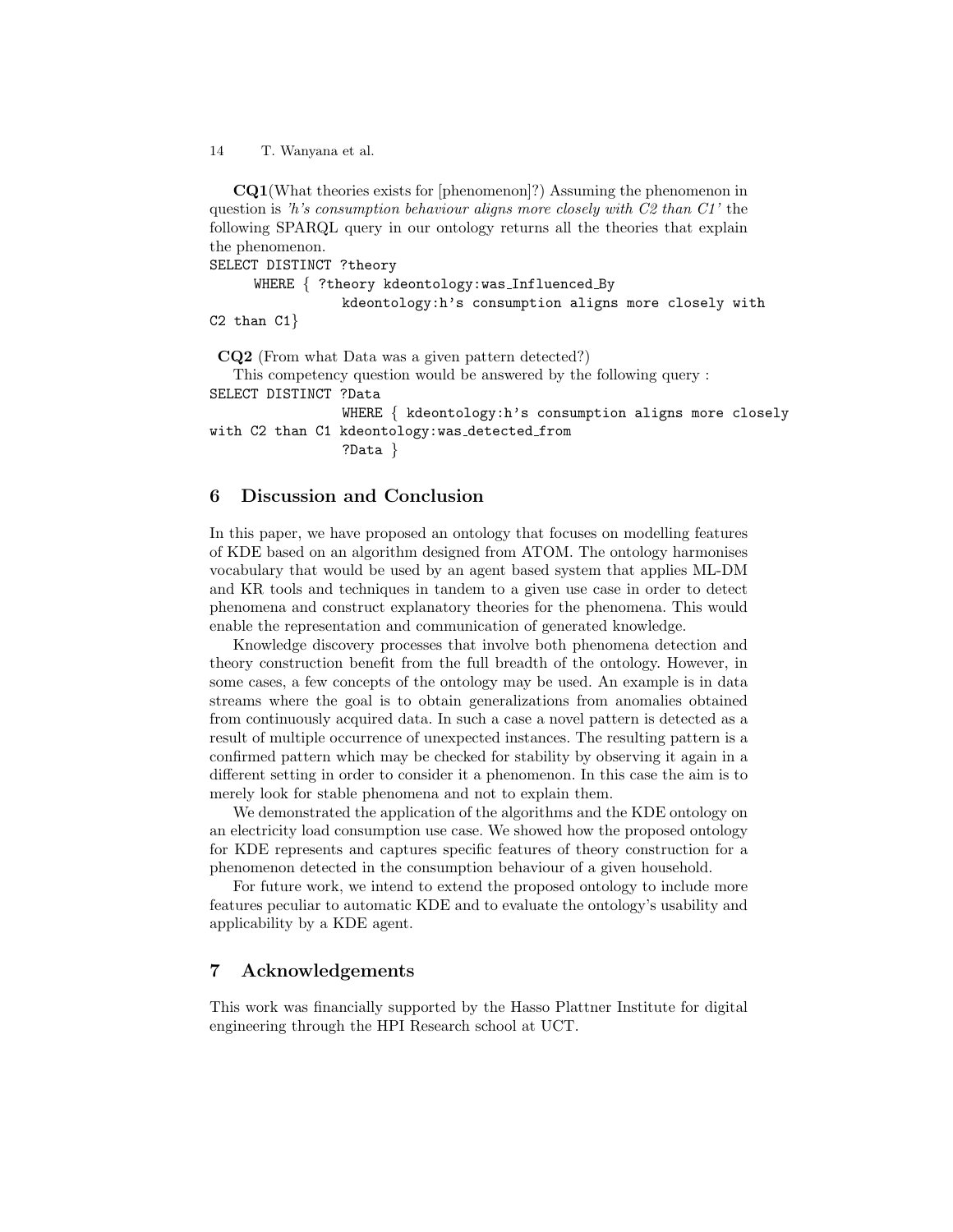## References

- 1. Aggarwal, C.C.: Outlier analysis. In: Data mining. pp. 237–263. Springer (2015)
- 2. Bandrowski, A., Brinkman, R., Brochhausen, M., Brush, M.H., Bug, B., Chibucos, M.C., Clancy, K., Courtot, M., Derom, D., Dumontier, M., et al.: The ontology for biomedical investigations. PloS one  $11(4)$ , e0154556 (2016)
- 3. Belle, V.: Logic, probability and action: A situation calculus perspective. In: International Conference on Scalable Uncertainty Management. pp. 52–67. Springer (2020)
- 4. De Nicola, A., Missikoff, M., Navigli, R.: A proposal for a unified process for ontology building: Upon. In: Andersen, K.V., Debenham, J., Wagner, R. (eds.) International Conference on Database and Expert Systems Applications. pp. 655– 664. Springer Berlin Heidelberg (2005)
- 5. Douven, I.: Abduction. In: Zalta, E.N. (ed.) The Stanford Encyclopedia of Philosophy. Metaphysics Research Lab, Stanford University, summer 2017 edn. (2017)
- 6. Faria, E.R., Gonçalves, I.J., de Carvalho, A.C., Gama, J.: Novelty detection in data streams. Artificial Intelligence Review 45(2), 235–269 (2016)
- 7. Gama, J.: Knowledge discovery from data streams. CRC Press (2010)
- 8. Garijo, D., Gil, Y., Ratnakar, V.: The disk hypothesis ontology: Capturing hypothesis evolution for automated discovery. In: K-CAP Workshops. pp. 40–46 (2017)
- 9. Gil, Y., Garijo, D., Ratnakar, V., Mayani, R., Adusumilli, R., Boyce, H., Mallick, P.: Automated hypothesis testing with large scientific data repositories. In: Proceedings of the Fourth Annual Conference on Advances in Cognitive Systems (ACS). vol. 2, p. 4 (2016)
- 10. Gil, Y., Garijo, D., Ratnakar, V., Mayani, R., Adusumilli, R., Boyce, H., Srivastava, A., Mallick, P.: Towards continuous scientific data analysis and hypothesis evolution. In: AAAI. pp. 4406–4414 (2017)
- 11. Haig, B.D.: An abductive theory of scientific method. In: Method Matters in Psychology, pp. 35–64. Springer (2018)
- 12. Haig, B.D.: The importance of scientific method for psychological science. Psychology, Crime & Law 25(6), 527–541 (2019)
- 13. Han, J., Kamber, M., Pei, J.: Data mining: concepts and techniques, waltham, ma. Morgan Kaufman Publishers 10, 978–1 (2012)
- 14. King, R.: The adam and eve robot scientists for the automated discovery of scientific knowledge. APS 2017, X49–001 (2017)
- 15. King, R.D., Rowland, J., Aubrey, W., Liakata, M., Markham, M., Soldatova, L.N., Whelan, K.E., Clare, A., Young, M., Sparkes, A., et al.: The robot scientist adam. Computer 42(8), 46–54 (2009)
- 16. King, R.D., Rowland, J., Oliver, S.G., Young, M., Aubrey, W., Byrne, E., Liakata, M., Markham, M., Pir, P., Soldatova, L.N., et al.: The automation of science. Science 324(5923), 85–89 (2009)
- 17. King, R.D., Whelan, K.E., Jones, F.M., Reiser, P.G., Bryant, C.H., Muggleton, S.H., Kell, D.B., Oliver, S.G.: Functional genomic hypothesis generation and experimentation by a robot scientist. Nature  $427(6971)$ ,  $247-252$  (2004)
- 18. Kuhn, T.S.: The structure of scientific revolutions. University of Chicago press (2012)
- 19. Lebo, T., Sahoo, S., McGuinness, D., Belhajjame, K., Cheney, J., Corsar, D., Garijo, D., Soiland-Reyes, S., Zednik, S., Zhao, J.: Prov-o: The prov ontology. W3C recommendation 30 (2013)